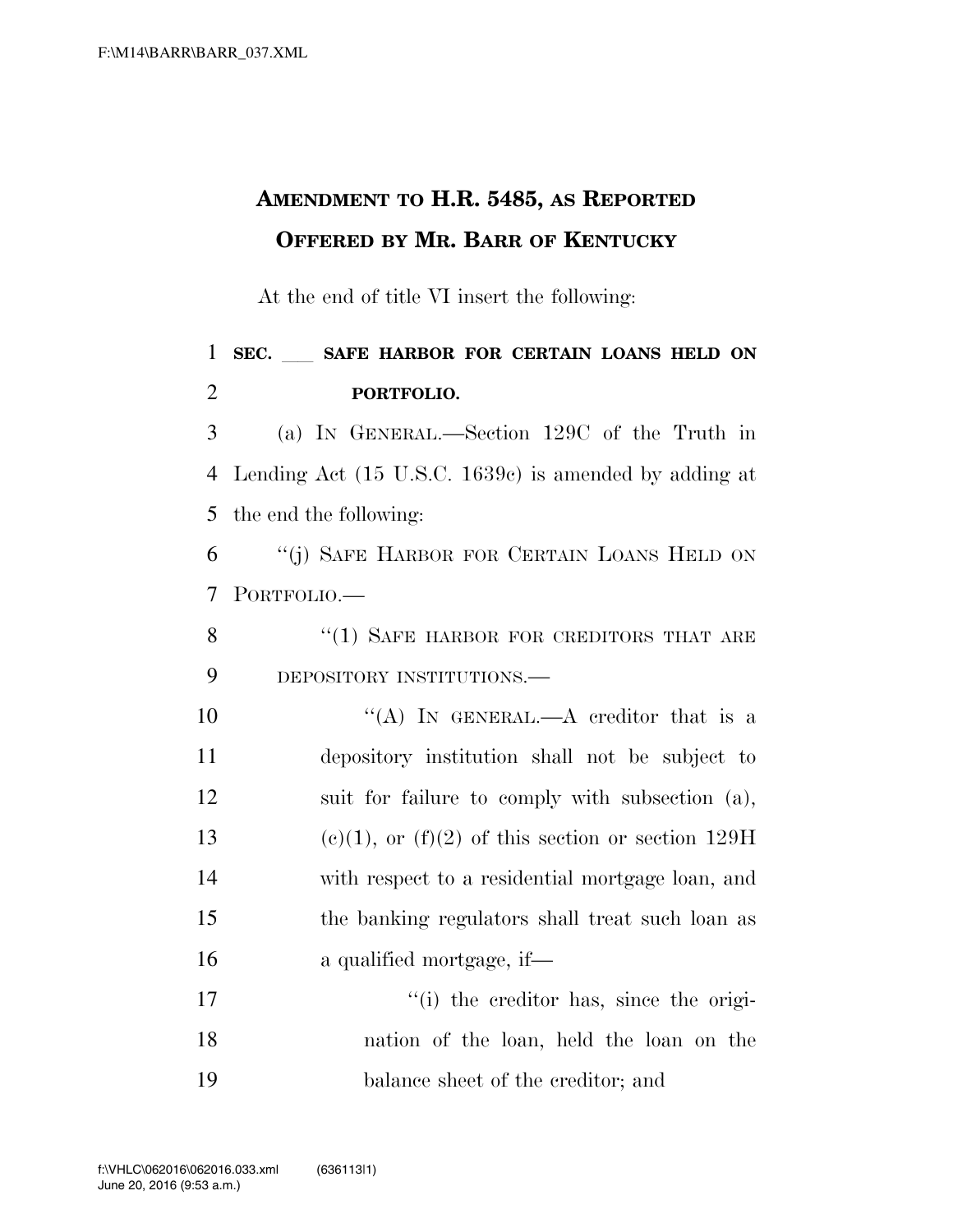2

|                | "(ii) all prepayment penalties with re-           |
|----------------|---------------------------------------------------|
| $\overline{2}$ | spect to the loan comply with the limita-         |
| 3              | tions described under subsection $(c)(3)$ .       |
| $\overline{4}$ | EXCEPTION FOR CERTAIN TRANS-<br>$\lq\lq (B)$      |
| 5              | FERS.—In the case of a depository institution     |
| 6              | that transfers a loan originated by that institu- |
| 7              | tion to another depository institution by reason  |
| 8              | of the bankruptcy or failure of the originating   |

 depository institution or the purchase of the originating depository institution, the depository institution transferring such loan shall be deemed to have complied with the requirement under subparagraph (A)(i).

14 "(2) SAFE HARBOR FOR MORTGAGE ORIGINA-15 TORS.—A mortgage originator shall not be subject 16 to suit for a violation of section  $129B(c)(3)(B)$  for 17 steering a consumer to a residential mortgage loan 18 if—

 $"$ (A) the creditor of such loan is a deposi- tory institution and has informed the mortgage originator that the creditor intends to hold the loan on the balance sheet of the creditor for the 23 life of the loan; and

24 ''(B) the mortgage originator informs the 25 consumer that the creditor intends to hold the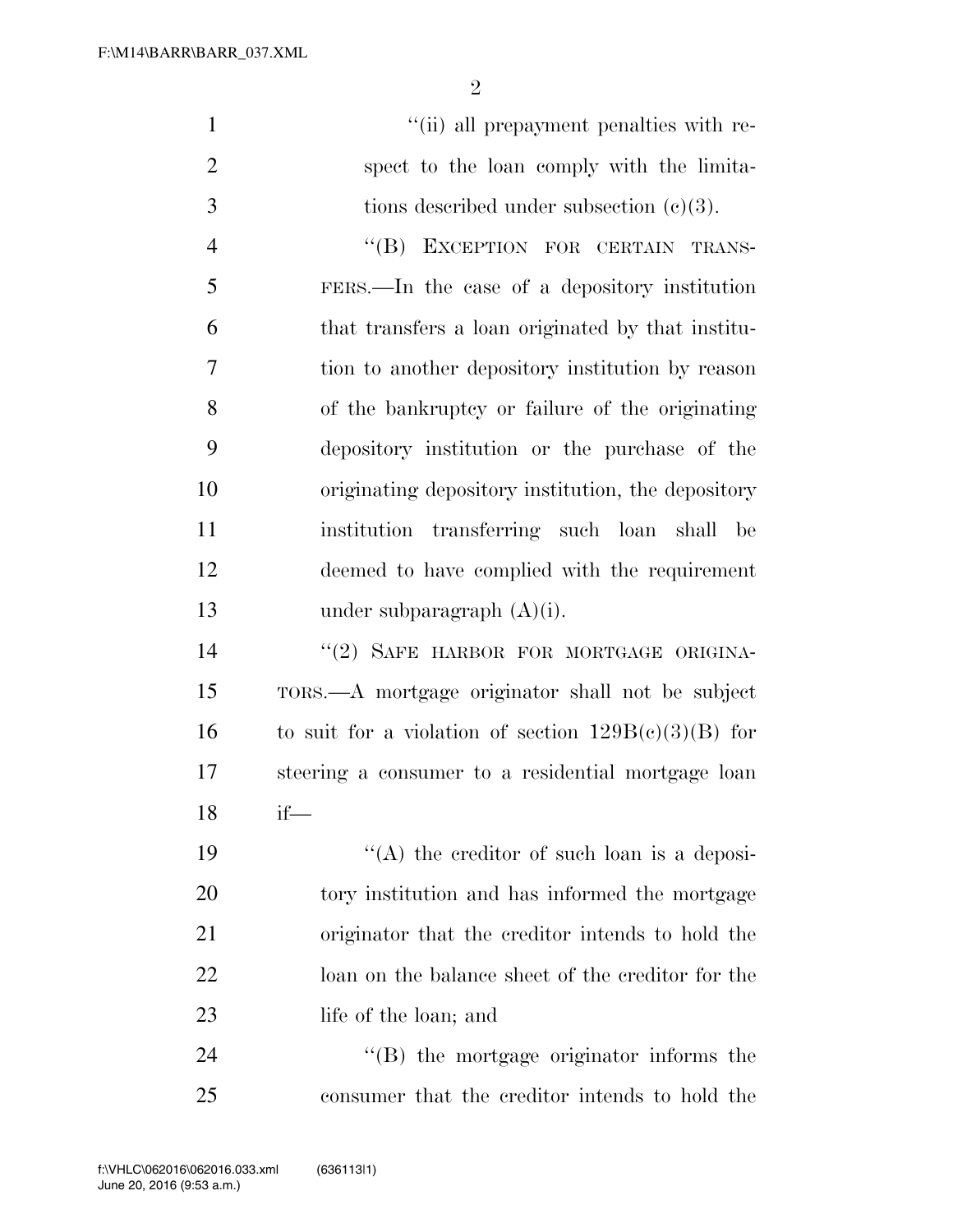| $\mathbf{1}$   | loan on the balance sheet of the creditor for the           |
|----------------|-------------------------------------------------------------|
| $\overline{2}$ | life of the loan.                                           |
| 3              | "(3) DEFINITIONS.—For purposes of this sub-                 |
| $\overline{4}$ | section:                                                    |
| 5              | "(A) BANKING REGULATORS.—The term                           |
| 6              | 'banking regulators' means the Federal banking              |
| 7              | agencies, the Bureau, and the National Credit               |
| 8              | Union Administration.                                       |
| 9              | "(B) DEPOSITORY INSTITUTION.—The                            |
| 10             | term 'depository institution' has the meaning               |
| 11             | given that term under section $19(b)(1)$ of the             |
| 12             | Federal Reserve Act $(12 \text{ U.S.C. } 505(b)(1)).$       |
| 13             | "(C) FEDERAL BANKING AGENCIES.—The                          |
| 14             | term 'Federal banking agencies' has the mean-               |
| 15             | ing given that term under section 3 of the Fed-             |
| 16             | eral Deposit Insurance Act.".                               |
| 17             | RULE OF CONSTRUCTION.—Nothing in the<br>(b)                 |
| 18             | amendment made by this section may be construed as pre-     |
| 19             | venting a balloon loan from qualifying for the safe harbor  |
| 20             | provided under section $129C(j)$ of the Truth in Lending    |
| 21             | Act if the balloon loan otherwise meets all of the require- |
| 22             | ments under such subsection (j), regardless of whether the  |
| 23             | balloon loan meets the requirements described under         |